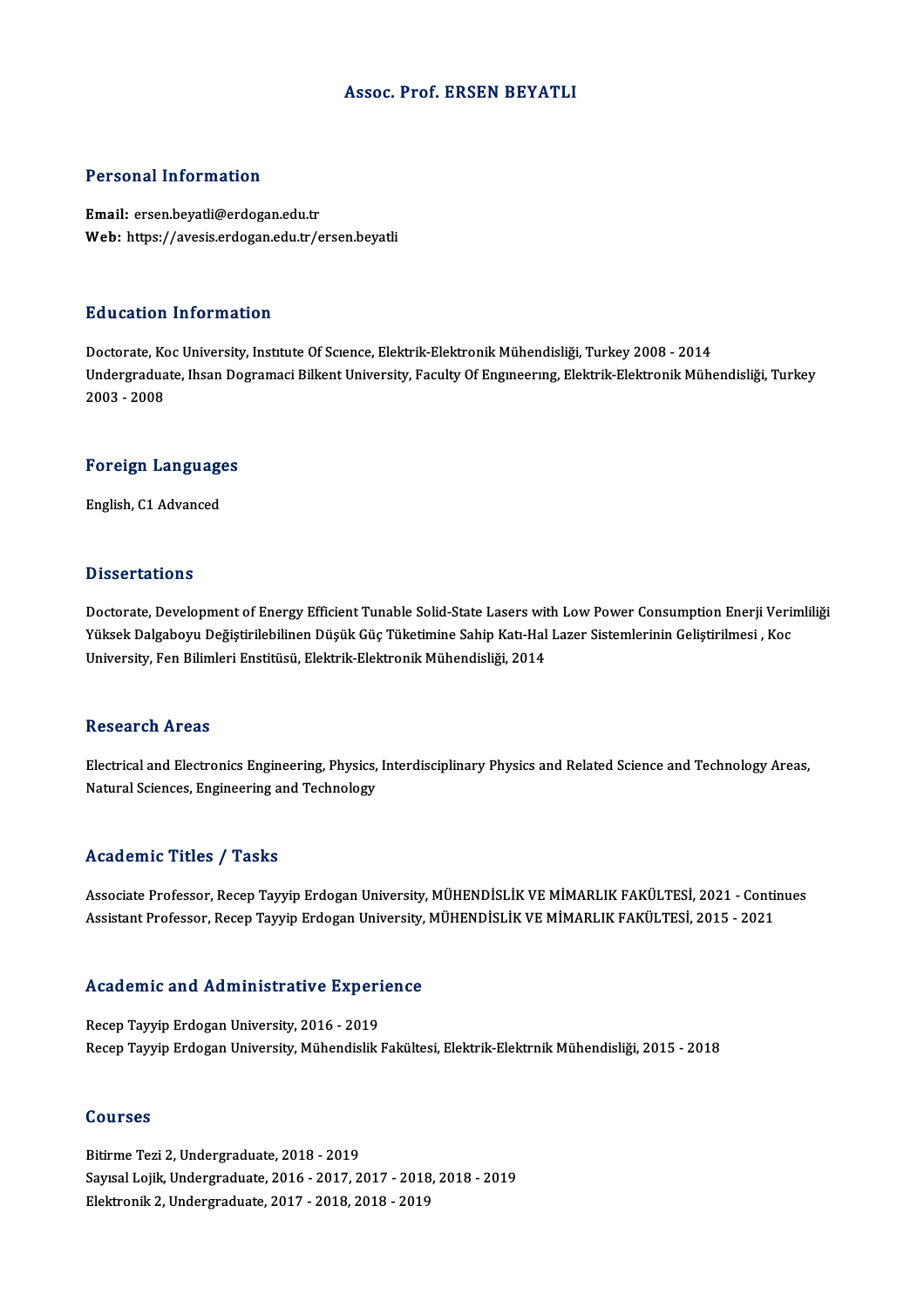elektromanyetik 2, Undergraduate, 2016 - 2017, 2018 - 2019<br>Elektromanyetik 2, Undergraduate, 2016 - 2017, 2018 - 2019 Elektromanyetik 2, Undergraduate, 2016 - 2017, 2018 -<br>Elektronik 1, Undergraduate, 2017 - 2018, 2018 - 2019<br>Sinveller ve Sistemler, Undergraduate, 2016 - 2017, 201 Elektromanyetik 2, Undergraduate, 2016 - 2017, 2018 - 2019<br>Elektronik 1, Undergraduate, 2017 - 2018, 2018 - 2019<br>Sinyaller ve Sistemler, Undergraduate, 2016 - 2017, 2017 - 2018<br>Elektromanyetik 1, Undergraduate, 2016 - 2017 Elektronik 1, Undergraduate, 2017 - 2018, 2018 - 2019<br>Sinyaller ve Sistemler, Undergraduate, 2016 - 2017, 2017 - 2018<br>Elektromanyetik 1, Undergraduate, 2016 - 2017, 2017 - 2018, 2018 - 2019<br>Bitirme Teri 1, Undergraduate, 2 Sinyaller ve Sistemler, Undergraduate, 2016<br>Elektromanyetik 1, Undergraduate, 2016 - 20<br>Bitirme Tezi 1, Undergraduate, 2018 - 2019<br>Kompleks Apeliz, Undergraduate, 2016 - 201 Elektromanyetik 1, Undergraduate, 2016 - 2017, 2017 - 2013<br>Bitirme Tezi 1, Undergraduate, 2018 - 2019<br>Kompleks Analiz, Undergraduate, 2016 - 2017, 2017 - 2018<br>Sayıcal Lejik, Undergraduate, 2015 - 2016 Bitirme Tezi 1, Undergraduate, 2018 - 2019<br>Kompleks Analiz, Undergraduate, 2016 - 2017, 2017 - 2018<br>Sayısal Lojik, Undergraduate, 2015 - 2016 Elektrik-ElektronikMühendisliğineGiriş,Undergraduate,2015 -2016

### **Jury Memberships**

**Jury Memberships**<br>Appointment Academic Staff, Araştırma Görevlisi Alım Sınavı, Recep Tayyip Erdoğan Üniversitesi, November, 2015<br>Anneintment Academic Staff, Arastırma Görevlisi Alım Sınavı, Recep Tayyip Erdoğan Üniversite yary "Azimbereniye"<br>Appointment Academic Staff, Araştırma Görevlisi Alım Sınavı, Recep Tayyip Erdoğan Üniversitesi, November<br>Appointment Academic Staff, Araştırma Görevlisi Alım Sınavı, Recep Tayyip Erdoğan Üniversitesi, J Appointment Academic Staff, Araştırma Görevlisi Alım Sınavı, Recep Tayyip Erdoğan Üniversitesi, November,<br>Appointment Academic Staff, Araştırma Görevlisi Alım Sınavı, Recep Tayyip Erdoğan Üniversitesi, July, 2015<br>Appointme

# Appointment Academic Stari, Araşurma Görevilsi Allm Sinavi, Recep Tayyip Erdogan Universit<br>Articles Published in Journals That Entered SCI, SSCI and AHCI Indexes

rticles Published in Journals That Entered SCI, SSCI and A<br>I. Self-Q-switched and multicolor operation of a Tm:LuAG laser<br>PEVATLLE Kave E. Bilici H I. Self-Q-switched and multicolor operation of a Tm:LuAG laser<br>BEYATLI E., Kaya F., Bilici H. Self-Q-switched and multicolor operation of a Tm:LuAG laser<br>BEYATLI E., Kaya F., Bilici H.<br>APPLIED OPTICS, vol.59, no.27, pp.8247-8252, 2020 (Journal Indexed in SCI)<br>Low sest multi mode diede numped Tm:VLE laser: Multi sel BEYATLI E., Kaya F., Bilici H.<br>APPLIED OPTICS, vol.59, no.27, pp.8247-8252, 2020 (Journal Indexed in SCI)<br>II. Low-cost multi-mode diode pumped Tm:YLF laser: Multi-color & Q-switching operations<br>Payatli E APPLIED<br>Low-cos<br>Beyatli E.<br>OPTICS C Low-cost multi-mode diode pumped Tm:YLF laser: Multi-color & Q-s<br>Beyatli E.<br>OPTICS COMMUNICATIONS, vol.451, pp.55-61, 2019 (Journal Indexed in SCI)<br>Efficient Tm:YAC and Tm:LuAC lasers numped by 681 nm tanered di

OPTICS COMMUNICATIONS, vol.451, pp.55-61, 2019 (Journal Indexed in SCI)

- Beyatli E.<br>OPTICS COMMUNICATIONS, vol.451, pp.55-61, 2019 (Journal Indexed in SCI)<br>III. Efficient Tm:YAG and Tm:LuAG lasers pumped by 681 nm tapered diodes<br>BEYATLI E., SUMPF B., ERBERT G., Demirbas U. APPLIED OPTICS, vol.58, no.11, pp.2973-2980, 2019 (Journal Indexed in SCI) BEYATLI E., SUMPF B., ERBERT G., Demirbas U.<br>APPLIED OPTICS, vol.58, no.11, pp.2973-2980, 2019 (Journal Indexed in S<br>IV. Low-cost multimode diode-pumped Tm:YAG and Tm:LuAG lasers<br>Boyatli E
- APPLIED<br>Low-cos<br>Beyatli E.<br>TUPLISH Low-cost multimode diode-pumped Tm:YAG and Tm:LuAG lasers<br>Beyatli E.<br>TURKISH JOURNAL OF ELECTRICAL ENGINEERING AND COMPUTER SCIENCES, vol.27, no.4, pp.2488-2495, 2019<br>(Jaunnal Indoved in SCI) Beyatli E.<br>TURKISH JOURNAL OF EI<br>(Journal Indexed in SCI)<br>Widely unable duel w
- TURKISH JOURNAL OF ELECTRICAL ENGINEERING AND COMPUTER SCIENCES, vol.27, no.4, pp.2488-2495, 2019<br>(Journal Indexed in SCI)<br>V. Widely unable dual-wavelength operation of Tm:YLF, Tm:LuAG, and Tm:YAG lasers using off-surface<br> (Journal Indexed in SCI)<br>Widely unable dual-waveleng<br>optic axis birefringent filters<br>Boyatli E. DEMIPPAS Ü Widely unable dual-w<br>optic axis birefringen<br>Beyatli E., DEMİRBAŞ Ü.<br>APPLED OPTICS vel 57 optic axis birefringent filters<br>Beyatli E., DEMİRBAŞ Ü.<br>APPLIED OPTICS, vol.57, no.23, pp.6679-6686, 2018 (Journal Indexed in SCI)
	-

Beyatli E., DEMİRBAŞ Ü.<br>APPLIED OPTICS, vol.57, no.23, pp.6679-6686, 2018 (Journal Indexed in SCI)<br>VI. Gain-Matched Output Couplers for Efficient Kerr-Lens Mode-Locking of Low-Cost and High-Peak<br>Rower Cryl iSAE Lasors APPLIED OPTICS, vol.57, n<br>Gain-Matched Output Co<br>Power Cr:LiSAF Lasers<br>Ciban C. Boyatli E. Canbar Gain-Matched Output Couplers for Efficient Kerr-Lens Mode-Locking of Low-Cost and High-Peak<br>Power Cr:LiSAF Lasers<br>Cihan C., Beyatli E., Canbaz F., CHEN L., SUMPF B., ERBERT G., LEITENSTORFER A., KAERTNER F. X. , Sennaroglu

Power Cr:LiSAF Lasers<br>Cihan C., Beyatli E., Canbaz F., CHEN L., SUMPF B., ERBERT G., LEITENSTORFER A., KAERTNER F. X. , Sennaroglu A.,<br>Demirbas U. Cihan C., Beyatli E., Canbaz F., CHEN L., SUMPF B., ERBERT G., LEITENSTORFER A., KAERTNER F. X. , Sennaroglu<br>Demirbas U.<br>IEEE JOURNAL OF SELECTED TOPICS IN QUANTUM ELECTRONICS, vol.21, no.1, 2015 (Journal Indexed in SCI)<br>E

Demirbas U.<br>IEEE JOURNAL OF SELECTED TOPICS IN QUANTUM ELECTRONICS, vol.21, no.1, 2015 (Journal of SELECTED TOPICS IN QUANTUM ELECTRONICS, vol.21, no.1, 2015 (Journal of Million Company of Povertil E. KIIBT A. Sennemergiu IEEE JOURNAL OF SELECTED TOPICS IN QUANTUM ELECTF<br>Efficient and low-threshold Alexandrite laser pumpe<br>Yorulmaz I., Beyatli E., KURT A., Sennaroglu A., Demirbas U.<br>OPTICAL MATERIALS EVPRESS .vol.4, po.4, pp.776, 799, 201 VII. Efficient and low-threshold Alexandrite laser pumped by a single-mode diode<br>Yorulmaz I., Beyatli E., KURT A., Sennaroglu A., Demirbas U.<br>OPTICAL MATERIALS EXPRESS, vol.4, no.4, pp.776-789, 2014 (Journal Indexed in SCI Yorulmaz I., Beyatli E., KURT A., Sennaroglu A., Demirbas U.<br>OPTICAL MATERIALS EXPRESS, vol.4, no.4, pp.776-789, 2014 (Journal Indexed in SCI)<br>VIII. Highly efficient and robust operation of Kerr-lens mode-locked Cr:LiSAF l

### output couplers Highly efficient and robust operation of Kerr-lens mode-locked Cr<br>output couplers<br>Canbaz F., Beyatli E., CHEN L., Sennaroglu A., KAERTNER F. X. , Demirbas U.<br>OPTICS LETTERS, vol.29, no.2, np.227, 220, 2014 (Journal Indoved

Canbaz F., Beyatli E., CHEN L., Sennaroglu A., KAERTNER F. X., Demirbas U.<br>OPTICS LETTERS, vol.39, no.2, pp.327-330, 2014 (Journal Indexed in SCI)

IX. Tapered diode-pumped continuous-wave alexandrite laser Beyatli E., Baali I., SUMPF B., ERBERT G., LEITENSTORFER A., Sennaroglu A., Demirbas U. JOURNAL OF THE OPTICAL SOCIETY OF AMERICA B-OPTICAL PHYSICS, vol.30, no.12, pp.3184-3192, 2013 (Journal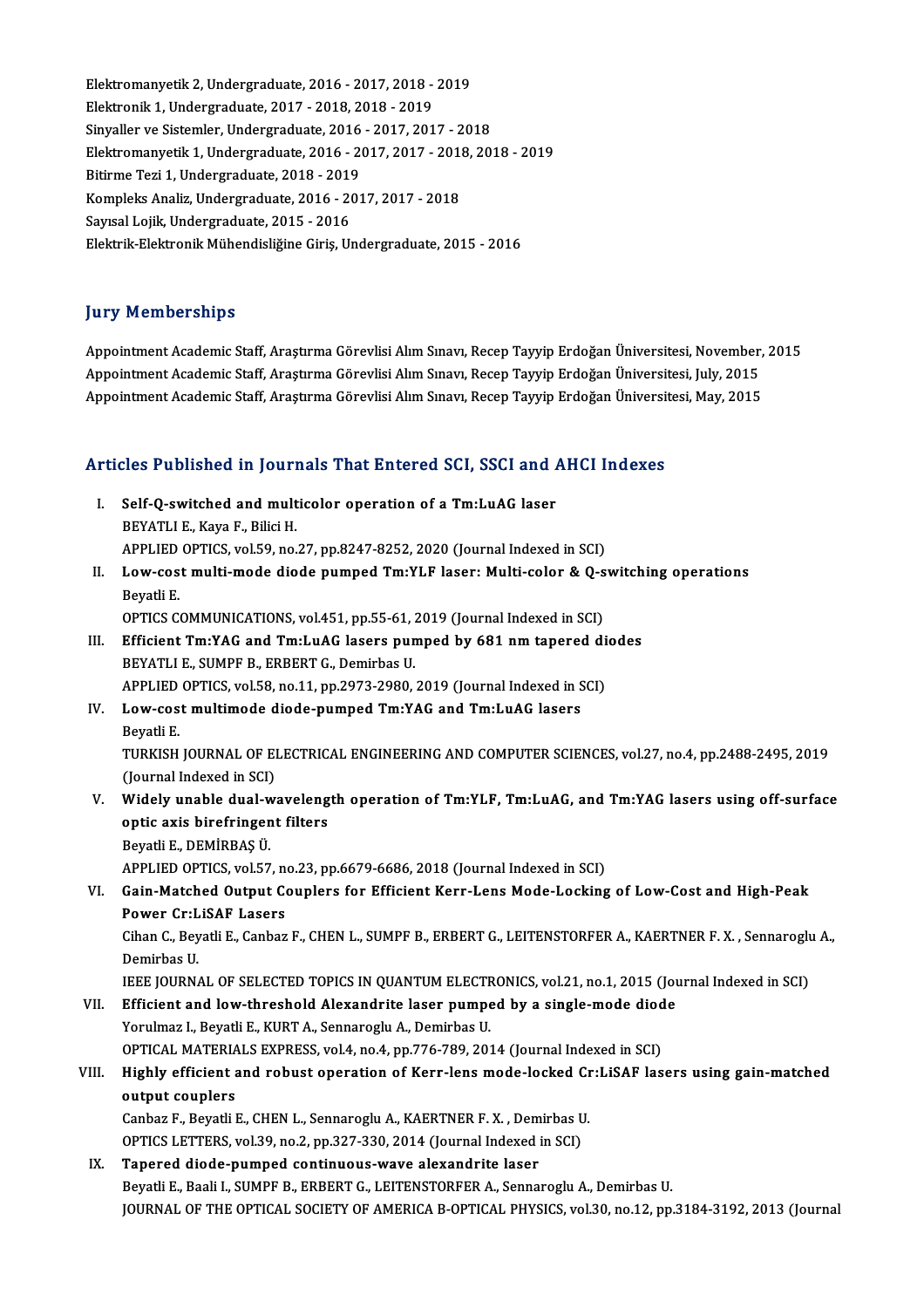Indexed in SCI)

- X. Self-Q-switched Cr:LiCAF laser BeyatliE.,SennarogluA.,DemirbasU. Self-Q-switched Cr:LiCAF laser<br>Beyatli E., Sennaroglu A., Demirbas U.<br>JOURNAL OF THE OPTICAL SOCIETY OF AMERICA B-OPTICAL PHYSICS, vol.30, no.4, pp.914-921, 2013 (Journal Beyatli E., Senna<br>JOURNAL OF TH<br>Indexed in SCI)<br>Low sest low XI. Low-cost low-threshold diode end-pumped Tm:YAG laser at 2.016mum
- Beyatli E., Naghizadeh S., KURT A., Sennaroglu A. APPLIED PHYSICS B-LASERS AND OPTICS, vol.109, no.2, pp.221-225, 2012 (Journal Indexed in SCI)
- XII. Injection-seeded, gain-switched tunable Cr:ZnSe laser APPLIED PHYSICS B-LASERS AND OPTICS, vol.109, no.2, pp.221-225, 2012 (Journal Injection-seeded, gain-switched tunable Cr:ZnSe laser<br>Cankaya H., Cizmeciyan M.N. , Beyatli E., Gorgulu A. T. , KURT A., Sennaroglu A.<br>OPTICS LE Injection-seeded, gain-switched tunable Cr:ZnSe laser<br>Cankaya H., Cizmeciyan M. N. , Beyatli E., Gorgulu A. T. , KURT A., Sennarog<br>OPTICS LETTERS, vol.37, no.2, pp.136-138, 2012 (Journal Indexed in SCI)

# optics LETTERS, vol.37, no.2, pp.136-138, 2012 (journal indexed in SCI)<br>Refereed Congress / Symposium Publications in Proceedings

- efereed Congress / Symposium Publications in Proceed<br>I. Single-Mode Diode Pumped Broadly Tunable Cr:ZnSe Laser I. Single-Mode Diode Pumped Broadly Tunable Cr:ZnSe Laser<br>BEYATLI E. Single-Mode Diode Pumped Broadly Tunable Cr:ZnSe Laser<br>BEYATLI E.<br>4th International Symposium on MultidisciplinaryStudies and Innovative Technologies, Turkey, 22 - 24 October<br>2020 **BEYAT**<br>4th In<br>2020<br>DUAL 4th International Symposium on MultidisciplinaryStudies and Innovative To<br>2020<br>II. DUAL-WAVELENGTH POTENTIAL OF YB:YLF SOLID-STATE LASER<br>PEVATUE
- 2020<br>II. DUAL-WAVELENGTH POTENTIAL OF YB:YLF SOLID-STATE LASER<br>BEYATLI E.

5. International Conferance on Material Science and Technology, Turkey, 16 - 18 October 2020

- BEYATLI E.<br>5. International Conferance on Material Science and Technology, Turkey, 16 18 October 2020<br>III. 2.1 MİKRON BÖLGESİNDE IŞIMA YAPAN HO3 KATKILI KATI-HAL LAZERLERİNDE ÇİFT<br>DALCAROVUNDA CALISMA ROTANSİYELİ 5. International Conferance on Material Scienc<br>2.1 MİKRON BÖLGESİNDE IŞIMA YAPAN I<br>DALGABOYUNDA ÇALIŞMA POTANSİYELİ<br>PEYATLLE **2.1 MİKRO<br>DALGABO'<br>BEYATLI E.**<br>1 JU USLAR 1.DALGABOYUNDA ÇALIŞMA POTANSİYELİ<br>1. ULUSLARARSI HAZAR BİLİMSEL ARAŞTIRMALAR KONGRESİ, Turkey, 18 - 20 September 2020
	-

- BEYATLI E.<br>1. ULUSLARARSI HAZAR BİLİMSEL ARAŞTIRMALAR KONGRESİ, Turkey, 18 20<br>IV. Efficient Tm:YAG and Tm:LuAG lasers pumped by red tapered diodes<br>PEYATLLE, SUMPE P. EPPERT.C. DEMIPPAS U 1. ULUSLARARSI HAZAR BİLİMSEL ARAŞTIRMA<br>Efficient Tm:YAG and Tm:LuAG lasers pum<br>BEYATLI E., SUMPF B., ERBERT G., DEMIRBAS U.<br>Clea (Europe FOEC 2019, Münih, Cermany, 22 Efficient Tm:YAG and Tm:LuAG lasers pumped by red tapered dioe<br>BEYATLI E., SUMPF B., ERBERT G., DEMIRBAS U.<br>Cleo/Europe-EQEC 2019, Münih, Germany, 23 - 27 June 2019, pp.120-122<br>Widely Tuneble Dual Weyelength Tm:YLE Tm:JuAG BEYATLI E., SUMPF B., ERBERT G., DEMIRBAS U.<br>Cleo/Europe-EQEC 2019, Münih, Germany, 23 - 27 June 2019, pp.120-122<br>V. Widely-Tunable Dual-Wavelength Tm:YLF, Tm:LuAG and Tm:YAG Lasers<br>Peyath E. Demyrbes U.
- Cleo/Europe-EQEC 201<br>Widely-Tunable Dua<br>Beyatlı E., Demırbas U.<br>Cleo/Europe FOEC 201 Widely-Tunable Dual-Wavelength Tm:YLF, Tm:LuAG and Tm:YA<br>Beyatlı E., Demırbas U.<br>Cleo/Europe-EQEC 2019, Munich, Germany, 23 - 27 June 2019, pp.127<br>Cönüntü İslama Tabanlı Huun Kısa Mangilli Silah Atıs Eğitim Sir Beyatlı E., Demırbas U.<br>Cleo/Europe-EQEC 2019, Munich, Germany, 23 - 27 June 2019, pp.127<br>VI. Görüntü İşleme Tabanlı Uzun-Kısa Menzilli Silah Atış Eğitim Simülatörü
	-
- Köroğlu N., Sakarya O., TÜYSÜZ B., BEYATLI E. Eleco 2018, Bursa, Turkey, 30 November - 01 December 2018, pp.124 Köroğlu N., Sakarya O., TÜYSÜZ B., BEYATLI E.<br>Eleco 2018, Bursa, Turkey, 30 November - 01 December 2018, pp.124<br>VII. Maliyet Etkin Diyot Pompalı Dalgaboyu Değiştirilebilen Verimli Tm: YLF Lazeri<br>PEYATLLE
- Eleco 2018,<br>Maliyet Etl<br>BEYATLI E.<br>Ursi Tr. Kot Maliyet Etkin Diyot Pompalı Dalgaboyu Değiştirilebile<br>BEYATLI E.<br>Ursi-Tr, Konya, Turkey, 6 - 08 September 2018, pp.278-280<br>Law Cost 3W AlGaAs Diade Burnad Compast Trul u

```
BEYATLI E.<br>Ursi-Tr, Konya, Turkey, 6 - 08 September 2018, pp.278-280<br>VIII.     Low-Cost 3W AlGaAs Diode Pumped Compact Tm:LuAG Laser<br>PEYATLLE
     Ursi-Tr, Kor<br>Low-Cost<br>BEYATLI E.<br>Jeolis 2019
     Low-Cost 3W AlGaAs Diode Pumped Compact Tm:LuAG L<br>BEYATLI E.<br>Icelis 2018, Kastamonu, Turkey, 26 - 29 April 2018, pp.183-184<br>LOW COST AlGaAs DIODE END BUMBED TM:VAC LASER 4
```
BEYATLI E.<br>Icelis 2018, Kastamonu, Turkey, 26 - 29 April 2018, pp.183-184<br>IX. LOW-COST AlGaAs DIODE END-PUMPED TM:YAG LASER AT 2019 NM Icelis 2018,<br>**LOW-COST**<br>BEYATLI E.<br>Imematos 2 LOW-COST AlGaAs DIODE END-PUMPED TM:YAG LASER<br>BEYATLI E.<br>Imsmatec 2018, İzmir, Turkey, 10 - 12 April 2018, pp.193-194<br>Kazancı Eslectivilmiş Cıkış Aynası (CMOC), İsanan Kanan

### BEYATLI E.<br>Imsmatec 2018, İzmir, Turkey, 10 - 12 April 2018, pp.193-194<br>X. Kazancı Eşleştirilmiş Çıkış Aynası (GMOC) İçeren Kararlı ve Verimli Kerr-odaklı Kip Kilitlemeli<br>Cul iSAE Lazarlari Imsmatec 2018, İzmi<br>Kazancı Eşleştirilm<br>Cr:LiSAF Lazerleri<br>CIHAN C. BEYATLLE Kazancı Eşleştirilmiş Çıkış Aynası (GMOC) İçeren Kararlı ve Verimli Kerr-odaklı Kip Kilitlen<br>Cr:LiSAF Lazerleri<br>CIHAN C., BEYATLI E., CANBAZ F., CHEN L., SUMPF B., ERBERT G., LEITENSTORFER A., KAERTNER F. X. ,<br>SENNAROCLU A Cr:LISAF Lazerleri<br>CIHAN C., BEYATLI E., CANBAZ F., CHEN L., SUMPF B., ERBERT G., LEITENSTORFER A., KAERTNER F. X. ,<br>SENNAROGLU A., DEMIRBAS U.

Fotonik 2014, Kocaeli, Turkey, 05 September 2014, pp.18

SENNAROGLU A., DEMIRBAS U.<br>Fotonik 2014, Kocaeli, Turkey, 05 September 2014, pp.18<br>XI. Gain-matched output couplers (GMOCs) for efficient and robust Kerr-lens mode-locking of Cr:LiSAF<br>lasers Fotoni<br>Gain-1<br>lasers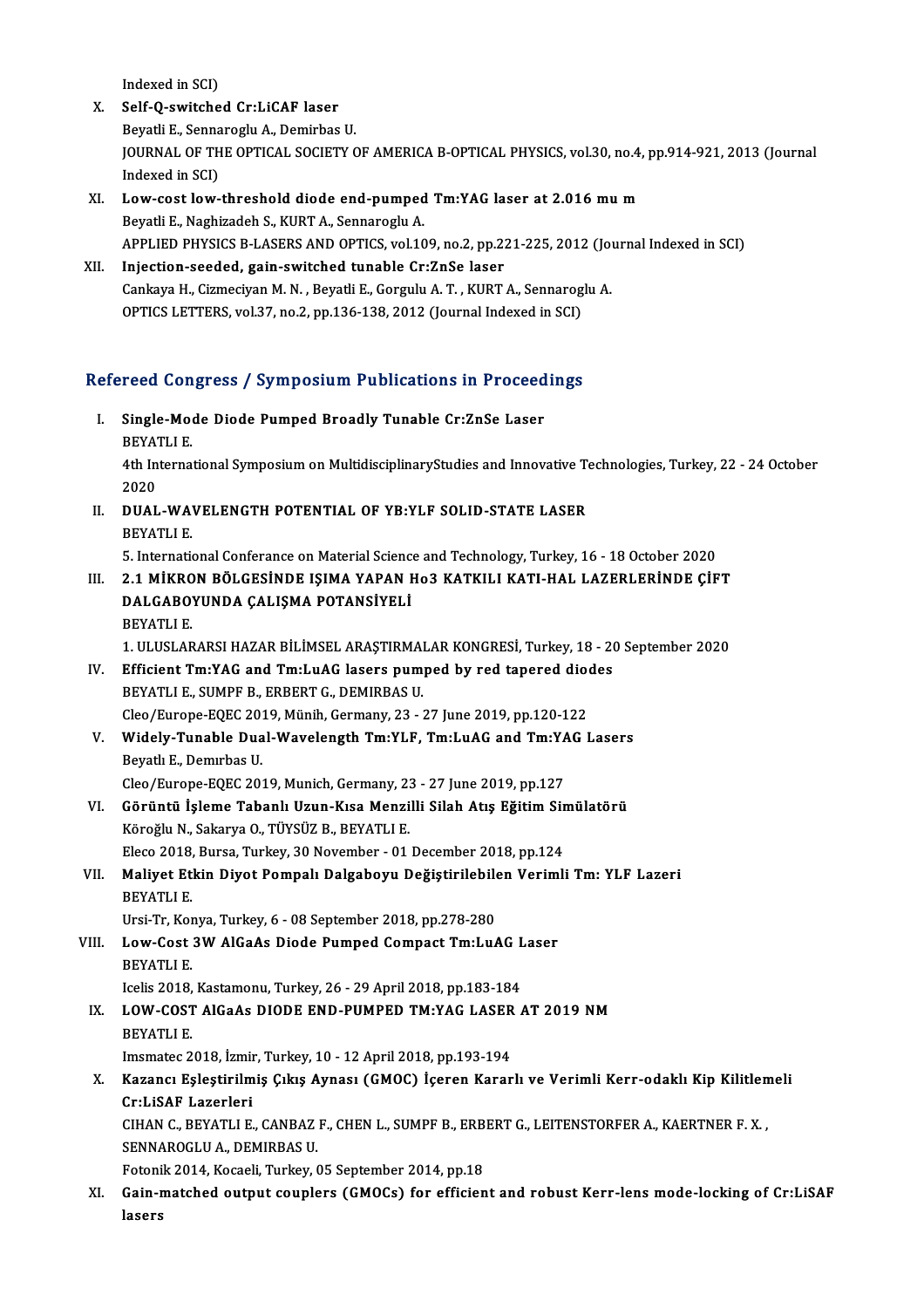CIHAN C., BEYATLI E., CANBAZ F., CHEN L., SUMPF B., ERBERT G., LEITENSTORFER A., KAERTNER F. X. ,<br>SENNAROCLU A. DEMIRRAS U CIHAN C., BEYATLI E., CANBAZ<br>SENNAROGLU A., DEMIRBAS U.<br>Clas 2014, California, United Str CIHAN C., BEYATLI E., CANBAZ F., CHEN L., SUMPF B., ERBERT G.,<br>SENNAROGLU A., DEMIRBAS U.<br>Cleo 2014, California, United States Of America, 8 - 13 June 2014<br>Efficient and rebust Kerr Jens mode Jeskins of Crul iSAE J

- SENNAROGLU A., DEMIRBAS U.<br>Cleo 2014, California, United States Of America, 8 13 June 2014<br>XII. Efficient and robust Kerr-lens mode-locking of Cr:LiSAF lasers using gain-matched output couplers<br>CANBAZE BEVATLLE CUEN L. S Cleo 2014, California, United States Of America, 8 - 13 June 2014<br>Efficient and robust Kerr-lens mode-locking of Cr:LiSAF lasers using gai:<br>CANBAZ F., BEYATLI E., CHEN L., SENNAROGLU A., KAERTNER F. X. , DEMIRBAS U.<br>ASSI 2 Efficient and robust Kerr-lens mode-locking of Cr:Li<br>CANBAZ F., BEYATLI E., CHEN L., SENNAROGLU A., KAERTN<br>ASSL 2013, Paris, France, 27 October - 01 November 2013<br>Efficient and lew threshold Alexandrite lasers numn CANBAZ F., BEYATLI E., CHEN L., SENNAROGLU A., KAERTNER F. X. , DEMIRBAS U.<br>ASSL 2013, Paris, France, 27 October - 01 November 2013<br>XIII. Efficient and low-threshold Alexandrite lasers pumped by high-brightness diodes<br>PEYA
- ASSL 2013, Paris, France, 27 October 01 November 2013<br>Efficient and low-threshold Alexandrite lasers pumped by high-brightness diodes<br>BEYATLI E., BAALI I., YORULMAZ I., KURT A., SUMPF B., ERBERT G., SENNAROGLU A., LEITEN Efficient and<br>BEYATLI E., B.<br>DEMIRBAS U.<br>ASSI 2012 Be BEYATLI E., BAALI I., YORULMAZ I., KURT A., SUMPF B., ERB<br>DEMIRBAS U.<br>ASSL 2013, Paris, France, 27 October - 01 November 2013<br>Vükaak Barlaklığa Sabin Diyatlarla Bampalanan Vari

DEMIRBAS U.<br>ASSL 2013, Paris, France, 27 October - 01 November 2013<br>XIV. Yüksek Parlaklığa Sahip Diyotlarla Pompalanan Verimli ve Düşük Eşik Değerli Alexandrite Lazerleri<br>REVATLLE VORULMAZI, RAALLI KURT A, SUMBER, ERRE ASSL 2013, Paris, France, 27 October - 01 November 2013<br>Yüksek Parlaklığa Sahip Diyotlarla Pompalanan Verimli ve Düşük Eşik Değerli Alexandrite La<br>BEYATLI E., YORULMAZ I., BAALI I., KURT A., SUMPF B., ERBERT G., LEITENSTOR Yüksek Parl<mark>:</mark><br>BEYATLI E., Y<br>DEMIRBAS U.<br>Estanik 2012 BEYATLI E., YORULMAZ I., BAALI I., KURT A., SUMPF B., ERBERT G., LEITENSTORFER A., SENNAROGLU A.,<br>DEMIRBAS U.<br>Fotonik 2013, Ankara, Turkey, 20 September 2013, pp.32

- XV. Cr:LiSAF Lazerlerinden 15-Fs Altı Stabil ve Verimli Darbe Üretimi Fotonik 2013, Ankara, Turkey, 20 September 2013, pp.32<br>Cr:LiSAF Lazerlerinden 15-Fs Altı Stabil ve Verimli Darbe Üretimi<br>CANBAZ F., BEYATLI E., CHEN L., SENNAROGLU A., KAERTNER F. X. , DEMIRBAS U.<br>Fetonik 2013, Ankara, Tur Cr:LiSAF Lazerlerinden 15-Fs Altı Stabil ve Verimli<br>CANBAZ F., BEYATLI E., CHEN L., SENNAROGLU A., KAERT<br>Fotonik 2013, Ankara, Turkey, 20 September 2013, pp.36<br>Ontik Engkans Tanağı Hygulamaları için Vülsek Tekı Fotonik 2013, Ankara, Turkey, 20 September 2013, pp.36
- XVI. Optik Frekans Tarağı Uygulamaları için Yüksek Tekrarlama Frekanslı Femtosaniye Cr:LiCAF Optik Frekans Tarağı Uygulamaları için Yüksek<br>Lazerlerinin Geliştirilmesi<br>CIHAN C., BEYATLI E., SENNAROGLU A., DEMIRBAS U.<br>Fetenik 2012, Ankans Turkay 12 Sentember 2012, pr Lazerlerinin Geliştirilmesi<br>CIHAN C., BEYATLI E., SENNAROGLU A., DEMIRBAS U.<br>Fotonik 2013, Ankara, Turkey, 13 September 2013, pp.22-23<br>Self O. Suritsbed Cr.J. iCAE laser near 900 nm

CIHAN C., BEYATLI E., SENNAROGLU A., DEMIRBAS<br>Fotonik 2013, Ankara, Turkey, 13 September 2013,<br>XVII. Self-Q-Switched Cr:LiCAF laser near 800 nm Fotonik 2013, Ankara, Turkey, 13 Sept<br>Self-Q-Switched Cr:LiCAF laser nea<br>Beyatli E., Sennaroglu A., DEMIRBAS U.<br>Conference on Selid State Lasers YYU. Self-Q-Switched Cr:LiCAF laser near 800 nm<br>Beyatli E., Sennaroglu A., DEMIRBAS U.<br>Conference on Solid State Lasers XXII - Technology and Devices, San-Francisco, Costa Rica, 3 - 05 February 2013,<br>vel 8599. Beyatli E.,<br>Conferen<br>vol.8599<br>Injection Conference on Solid State Lasers XXII - Technology and Devices, Sa<br>vol.8599<br>XVIII. Injection-seeded, narrow-line gain-switched Cr:ZnSe laser<br>CANKAVA H\_CIZMECWAN M\_N\_\_REVATI LE\_CORCULU A\_T\_KUP

vol.8599<br>Injection-seeded, narrow-line gain-switched Cr:ZnSe laser<br>CANKAYA H., CIZMECIYAN M. N. , BEYATLI E., GORGULU A. T. , KURT A., SENNAROGLU A.<br>ASSP 2012, Colifornia United States Of America. 29 January - 01 February Injection-seeded, narrow-line gain-switched Cr:ZnSe laser<br>CANKAYA H., CIZMECIYAN M. N. , BEYATLI E., GORGULU A. T. , KURT A., SENNAR(<br>ASSP 2012, California, United States Of America, 29 January - 01 February 2012 ASSP 2012, California, United States Of America, 29 January - 01 February 2012<br>Supported Projects

BEYATLI E., TUBITAK Project, Tek-Kipli Diyot Pompalı Cr:Zns Lazerinin Geliştirilmesi, 2019 - Continues BEYATLI E., TUBITAK Project, Orta Kızılaltı Bölgesinde Işıyabilen, Tek-Kipli Maliyet Etkin Diyot Pompalı, Verimli, Kompakt, Dalgaboyu Değiştirilebilen Cr:ZnSe Katı-Hal Lazerlerinin Geliştirilmesi, 2018 - Continues BEYATLI E., TUBITAK Project, Orta Kızılaltı Bölgesinde Işıyabilen, Tek-Kipli Maliyet Etkin Diyot Pompalı, Verimli, Kompa<br>Dalgaboyu Değiştirilebilen Cr:ZnSe Katı-Hal Lazerlerinin Geliştirilmesi, 2018 - Continues<br>Beyatlı E., Dalgaboyu Değiştirilebilen Cr:ZnSe Katı-Hal Lazerlerinin Geliştirilmesi, 2018 - Continues<br>Beyatlı E., TUBITAK Project, 680 nm'de Daralan Kılavuz Yapılı ve 1.6 µm Bölgesinde Yüksek Parlaklığa Sahip Diyotlar<br>Uyarılan TM:Yag Beyatlı E., TUBITAK Project, 680 nm'de Daralan Kılavuz Yapılı ve 1.6 µm Bölgesinde Yüksek Parlaklığa Sahip Diyotlarla<br>Uyarılan TM:Yag ve TM:Luag Lazerlerinin Geliştirilip Performanslarının İncelenmesi ve Modellenmesi , 202 Uyarılan TM:Yag ve TM:Luag Lazerlerinin Geliştiril<br>Kanburoğlu M. K. , Beyatlı E., Mahmutoğlu Y., TUBI'<br>HASTA MONİTÖRÜ VE STETOSKOPU, 2020 - 2021<br>PEVATLLE, TUBITAK Project, Yüksek Barlaklığa Sa

Kanburoğlu M. K. , Beyatlı E., Mahmutoğlu Y., TUBITAK Project, SİMÜLASYON TABANLI SAĞLIK EĞİTİMLERİ İÇİN SANAL<br>HASTA MONİTÖRÜ VE STETOSKOPU, 2020 - 2021<br>BEYATLI E., TUBITAK Project, Yüksek Parlaklığa Sahip Ekonomik Çok-kip HASTA MONİTÖRÜ VE STETOSKOPU, 2020 -<br>BEYATLI E., TUBITAK Project, Yüksek Parlal<br>Hal Lazerlerinin Geliştirilmesi, 2015 - 2018<br>TUBITAK Project, Cok Modlu Divetlarla Per BEYATLI E., TUBITAK Project, Yüksek Parlaklığa Sahip Ekonomik Çok-kipli Diyotlarla Uyarılan , Darbeli Tm3+ Katkılı Katı<br>Hal Lazerlerinin Geliştirilmesi, 2015 - 2018<br>TUBITAK Project, Çok-Modlu Diyotlarla Pompalanan, Verimli

Hal Lazerlerinin Geliştirilmesi, 2015 - 2018<br>TUBITAK Project, Çok-Modlu Diyotlarla Pompalanan, Verimli Ve Yüksek Güçlü Cr:Lisaf Lazer Sistemlerinin Geliştirilmesi,<br>2014 - 2017 TUBITAK Project, Çok-Modlu Diyotlarla Pompalanan, Verimli Ve Yüksek Güçlü Cr:Lisaf Lazer Sistemlerinin Geli<br>2014 - 2017<br>BEYATLI E., TUBITAK Project, 2 Mikron Bölgesinde Çalışan Düşük Maliyetli, Diyot Pompalı Tm:LuAG Lazeri

2014 - 2017<br>BEYATLI E., TUBITAK Project, 2 Mikron Bölgesinde<br>Geliştirilmesi ve Raman Uygulamaları, 2014 - 2015<br>REYATLLE, TUBITAK Project, Optik frekans tarağı u BEYATLI E., TUBITAK Project, 2 Mikron Bölgesinde Çalışan Düşük Maliyetli, Diyot Pompalı Tm:LuAG Lazerinin<br>Geliştirilmesi ve Raman Uygulamaları, 2014 - 2015<br>BEYATLI E., TUBITAK Project, Optik frekans tarağı uygulamaları içi

Geliştirilmesi ve Raman Uygulamaları, 2014 - 2015<br>BEYATLI E., TUBITAK Project, Optik frekans tarağı uygulamaları için diyot pompalı, gür<br>tekrarlama frekanslı femtosaniye Cr:Colquiriite lazerlerinin geliştirilmesi, 2013 - 2 BEYATLI E., TUBITAK Project, Optik frekans tarağı uygulamaları için diyot pompalı, gürültüsü az, düşük maliye<br>tekrarlama frekanslı femtosaniye Cr:Colquiriite lazerlerinin geliştirilmesi, 2013 - 2015<br>BEYATLI E., TUBITAK Pro

tekrarlama frekanslı femtosaniye Cr:Colquiriite lazerlerinin geliştirilmesi, 2013 - 2015<br>BEYATLI E., TUBITAK Project, Konik Tasarımlı Diyotlarla Pompalanan Sürekli-Dalga Alexandrite Lazerlerinin<br>Gelistirilmesi, 2013 - 2014 BEYATLI E., TUBITAK Project, Konik Tasarımlı Diyotlarla Pompalanan Sürekli-Dalga Alexandrite Lazerlerinin<br>Geliştirilmesi, 2013 - 2014<br>BEYATLI E., TUBITAK Project, 2400 nm Dalgaboyunda Çalışan Yüksek Enerjili Cr2+:znse Lase

Geliştirilmesi, 2013 - 2014<br>BEYATLI E., TUBITAK Proj<br>Geliştirilmesi, 2010 - 2012